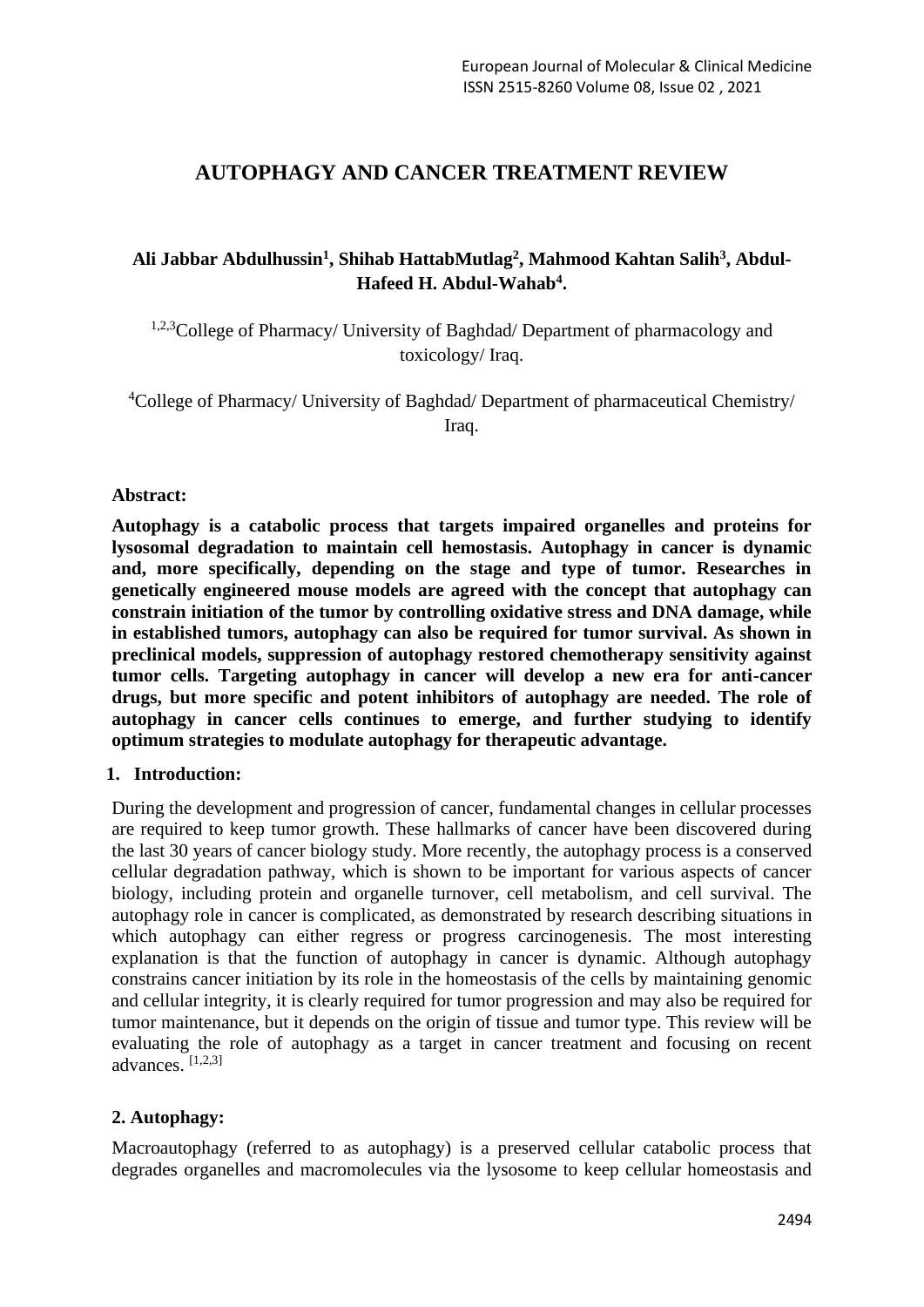fitness, also during periods of stress. [1] Autophagy involves the coordination of more than 30 autophagy-related (Atg) proteins activity that cargo in double-membrane vesicles (autophagosomes) that fuse to lysosomes membrane (autolysosomes). Accordingly, this fusion leads to the degradation of cargo, such as damaged organelles, toxic protein aggregates, lipids, and acids, as well as pathogens, such as Salmonella (Figure 1). these breakdown byproducts of the lysosomal process (lipids, amino acids, and nucleotides) are considered as basic molecular building blocks that used in bioenergetic and anabolic pathways. [2,3]

In the beginning, autophagy is initially considered to be a nonselective, bulk degradative pathway that is stimulated in response to stressors, including starvation. However, more recent studies have shown selectivity in the autophagic pathway to identify specific cargo for degradation. [4] Although with its importance in maintaining cellular homeostasis, the disruption of autophagic function has been identified to play a part in different diseases, including atherosclerosis, neurodegeneration, andcancer. [1,2,3]



**Figure2.**Molecular mechanisms and the stages of autophagy (initiation/elongation, closure, maturation, and degradation) are shown. [3]

## **3. The molecular basis of autophagy:**

#### **3.1 An overview of the autophagy machinery**

The molecular basis of autophagy is discovered by yeast genetics and then via studies in higher organisms. There are several autophagy-related genes (ATGs), up to been identified, and the ATG genes that represent the core machinery of autophagy can be categorized into many functional units: the Unc-51 like autophagy activating kinase 1 (ULK1) protein kinase complex, an initiating step for the autophagic cascade; the VPS34–beclin 1 PI3K complex; two autophagy-specific ubiquitin-like (Ubl) conjugation systems; and phosphatidylinositol-3 phosphate (PI3P) effectors and the transmembrane recycling protein ATG9. Several ATG proteins contribute to the two Ubl conjugation reactions in which LC3 and ATG12 are the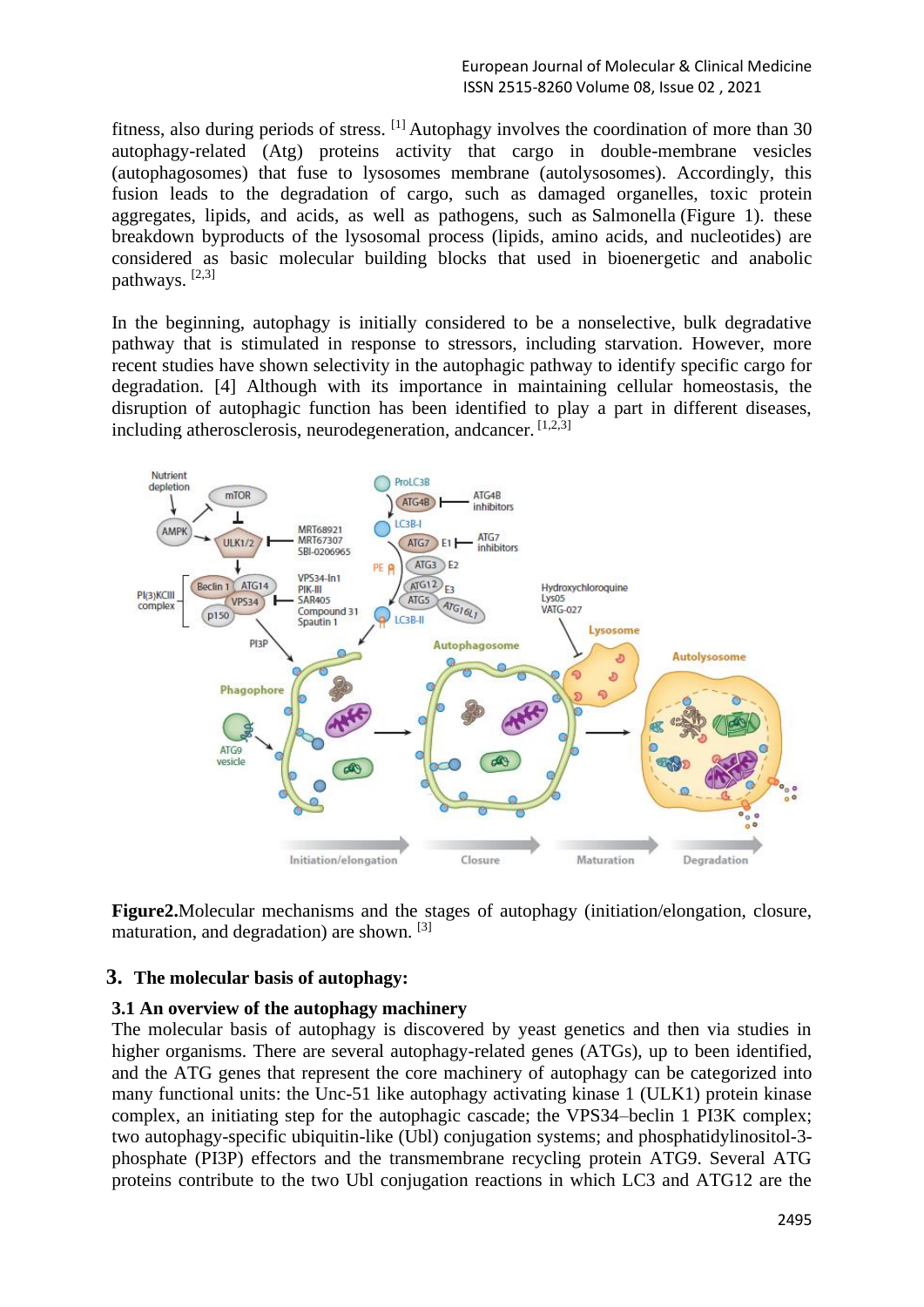Ubl proteins. The conjugation of ATG12 to ATG5 is catalyzed by the E1-like enzyme ATG7 and E2-like enzyme ATG10. Moreover, LC3 is conjugated to phosphatidylethanolamine (PE) instead of a protein, a process that is catalyzed by ATG7, E2-like ATG3, and the ATG12- ATG5 conjugate, which is considered to be an E3-like enzyme for LC3-PE conjugation. LC3-PE conjugation (or LC3 lipidation) is essential for the formation of autophagosome, autophagic membrane binding, and cargo recognition. [5]

#### **3.2 Molecular Mechanisms of Autophagy Initiation and Autophagosome Formation**

Autophagy is initially described in mammalian tissues as an adaptive starvation response. In contrast, it is now obvious that autophagy is a vital process at many basal levels in all cells and can be more activated by different stressors, including chemotherapeutics, hypoxia, reactive oxygen species (ROS), and radiotherapy. The autophagy process can be classified into several major steps: (1) initiation and nucleation of the pre-autophagosome membrane (phagophore), (2) autophagosome closure, (3) maturation via autophagosome-lysosome fusion, and (4) degradation via lysosomal enzymes, as it is shown in (Figure 1). <sup>[5]</sup>

The main autophagy initiation pathway is controlled by multi-signaling complexes, including those that involve in cellular energy or oxidation levels (AMPK) 5\_ AMP-activated protein kinase and nutrient or amino acid levels (mTOR) mammalian target of rapamycin.<sup>[6]</sup> Consequently, these pathways converge on the ULK1 complex (unc-51-like autophagy activating kinase 1, Atg1 ortholog), mediates autophagy induction. noncanonical pathways of autophagy activation not involving ULK1 or another core.[7] autophagy machinery that reflects the various mechanisms by which the autophagy can be activated. After autophagy induction, the PI (3) KCIII complex (class III phosphatidylinositol 3-kinase), including VPS34,ATG14, p150, and Beclin 1 [BECN1 (Atg6 ortholog)],autophagosome nucleates formation (Figure 1).  $[5]$ 

Subsequently, the transmembrane protein ATG9 mediates the trafficking of source membrane—including from the endoplasmic reticulum, mitochondria, Golgi complex, endosome, and plasma membrane—for the autophagosome elongation stage. Two ubiquitinlike conjugation systems contribute in the step of autophagosome closure, maturation, and the recruitment of another autophagy machinery. [5,8]

#### **3.3 Role of ATG8s in Autophagosome Maturation and Selective Autophagy**

The initial component of the autophagosome maturation apparatus is the ubiquitin-like protein

lipidation system that binds phosphatidylethanolamine to the C terminus of ATG8. As a result, the growing autophagosomal membranes are incorporated with ATG8 proteins. Then, ATG7 acts as an E1 enzyme and ATG10 as an E2 to conjugate ATG5 to the ubiquitin-like ATG12 protein. Consequently, ATG12–ATG5 conjugate acts as an E3-like complex with ATG16L1 to induce ATG8 lipidation. ATG8s are manufactured in a pro-ATG8 form that is cleaved by ATG4B, leaving a C-terminal glycine residue. Finally, ATG7 (E1), ATG3 (E2), and the ATG12–ATG5–ATG16L1 (E3) complex catalyze the conjugation of phosphatidylethanolamine to the C-terminal glycine of ATG8s, then, the lipidated form of ATG8 is associated with autophagosomal membranes (Figure 1). [5]

Several studies have indicated that ATG8 proteins can act as adaptors to recruit further regulatory proteins substantial for autophagosomal maturation and as a selective autophagy receptor adaptor that physically associate their cargo to the formed autophagosomal membrane for lysosomal degradation. autophagic Selective pathways are generally named for the cargo destined for degradation and include mitophagy (mitochondria), ferritinophagy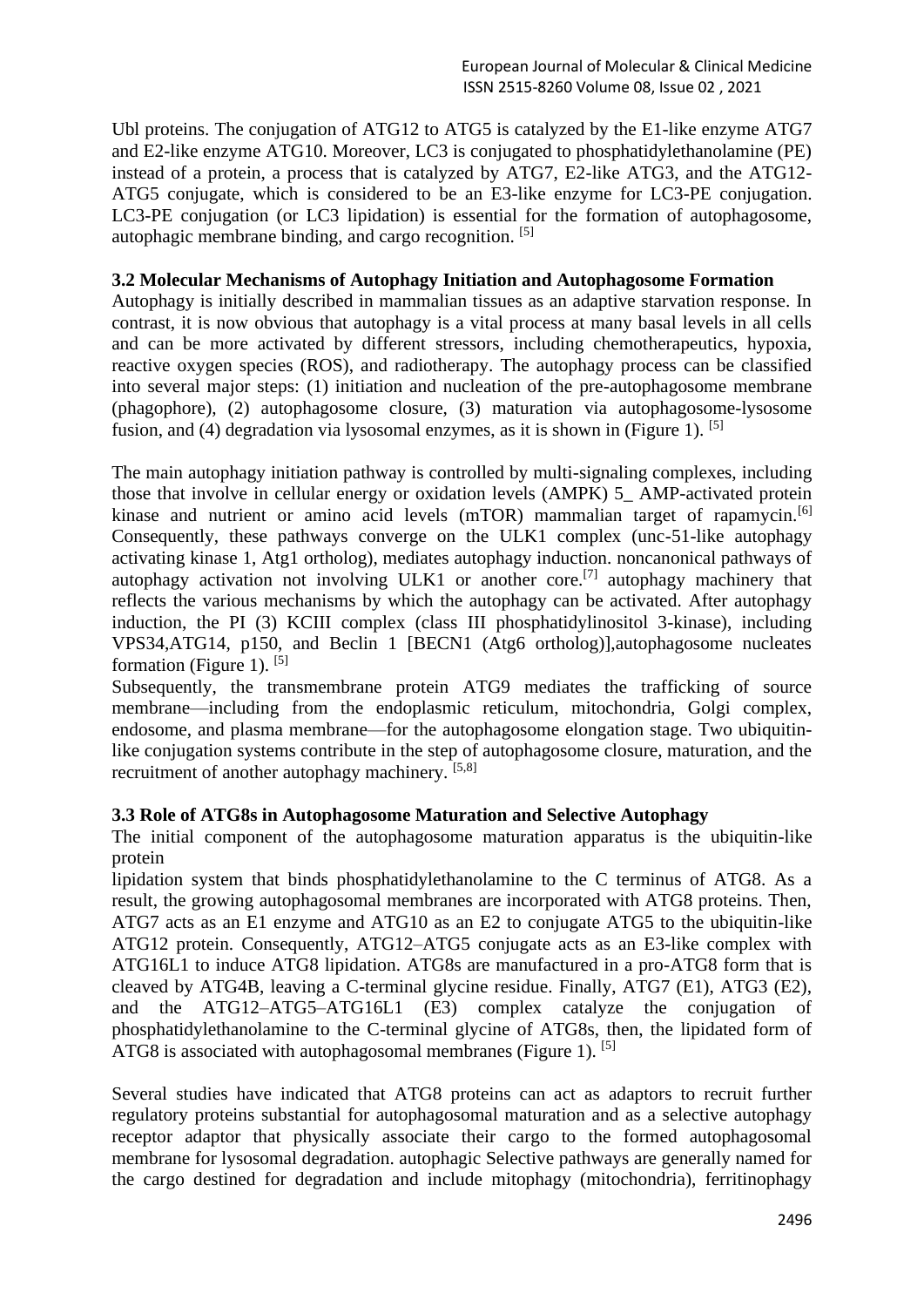(ferritin), aggrephagy (protein aggregates), ER-phagy (endoplasmic reticulum), and xenophagy (pathogens, including bacteria), among many. [3,4]

## **4. Autophagy inCancer:**

The role of autophagy in cancer is too complicated, as explained by a growing study describing situations due to autophagy can either promote or inhibit tumorigenesis. The most likely explanation is that the role of autophagy in cancer is dynamic with both protumorigenic roles and tumor-suppressive, which are based on multiple factors, including cellular context, tumor stage, and tissue of origin. Autophagy is implicated in numerous human diseases, particularly cancers. On the one hand, autophagy could be a tumorsuppressive mechanism. For instance, mice with heterozygotic deletion of beclin 1 are susceptible to tumorigenesis in multiple tissues, and liver-specific deletion of ATG7 leads to produce of benign liver cancer. Mechanistically, the function of autophagy in the clearance of mutagens such as disrupted mitochondria (a source of ROS) may prevent insults to DNA and hence inhibit tumor development. [9]

The accumulation of particular protein substrates that are usually targeted for lysosomal degradation can also cause tumor suppression by autophagy, as p62, an autophagy receptor protein is demonstrated to enhance tumor development through many oncogenic signaling pathways, including mTORC1, NF-κB, as well as NRF2-dependent antioxidant signaling resulting from p62-dependent sequestration of the KEAP1 ubiquitin ligase. [9] In addition, although several frequently a pro-survival mechanism, autophagy can cause cell death under specific conditions "type II programmed cell death" or "autophagic cell death." This may also act as a tumor-suppressive function. [9]

Furthermore, autophagy enhances tumor progression after the initiation of tumor growth. During solid tumor development, a progression of tumor size produces stress on cells within central regions. Due to inadequate blood supply, these regions become hypoxic and nutrient deficient. Even as angiogenesis occurs, areas within solid tumors might still suffer from metabolic stress because of glutamine availability and low glucose due to continued hypovascularization and tumor-associated vessels' leakiness. Therefore, tumor cells can use autophagy to provide an alternative energy source for proliferation and survival. Similarly, many cancer therapeutic strategies have been shown to inhibit tumor tissue angiogenesis or block the kinase signaling that usually inhibits autophagy, thus activation of cancer cell autophagy as a survival mechanism. [3]

#### **4.1 Autophagy as a tumor inhibitor**

It has been initially thought that autophagy can be a tumor-suppression process. This concept is derived from researches that the essential autophagy gene ATG6/BECN1 is lost in 40% to 75% of human ovarian, prostate, breast cancers. Indeed, in certain studies, autophagy suppression cancer cell growth, and Becn1 heterozygous mutant mice are prone to develop lung and liver tumors or lymphomas. However, mosaic or liver-specific autophagy deficiency through deletion of the autophagy genes Atg7 or Atg5 in mice promotes benign liver tumors only. In one experiment of genetically engineered mouse models (GEMMs) for hereditary breast cancer, allelic deletion of Becn1 enhances p53 activation and decrease tumorigenesis, which is the opposite of the findings that expecting if Becn1 is play a role as a tumor suppressor. Significantly, hepatomas where autophagy genes may be mutated and where their loss of function may promote cancer. The findings that autophagy deficiency in mice results in benign hepatomas suggest that autophagy may be essential in liver to suppress tumor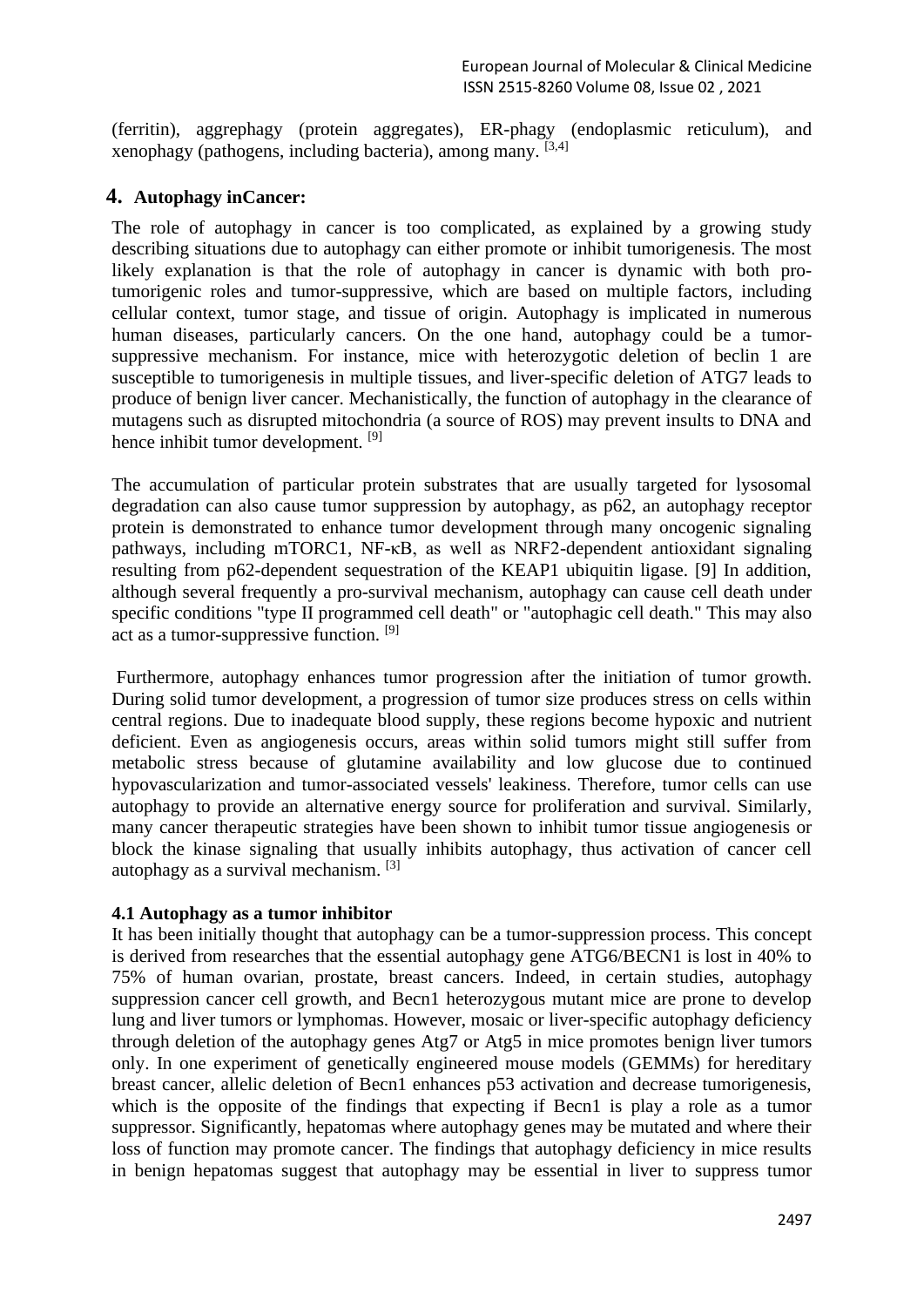initiation, but also that autophagy could be required for tumor progression from benign to malignant disease. [10]

Furthermore, deficiency of autophagy causes genome instability, oxidative stress, and activation of the DNA damage response as a known factors of cancer initiation and progression (Figure 2A). This increase in oxidative stress activates the master regulator of antioxidant defense, nuclear factor NRF2 (erythroid-2–like 2), which can stimulate tumor growth. The deficiency of autophagy in liver is also toxic that is producing chronic cell death of hepatocytes and inflammation, which are known drivers of liver cancer (Figure 2A). p62 (autophagy driver) deficiency reduces both the toxicity and tumorigenesis caused by defective autophagy; this indicated that aberrant p62 accumulation that as a result of autophagy loss is partly the cause (Figure 2A). Moreover, p62 expression enhances oxidative stress and tumor growth, and stimulation of p62 expression as a result of amplification of chromosome 5q has been implicated as a factor in the development and pathogenicity of renal cell carcinoma. In contrast, p62 deficiency inhibits tumorigenesis in GEMMs for KRASG12D-driven (mouse model) lung cancer. Unfortunately, the deregulation of p62 contributes to tumorigenesis is not known yet, but it may be associated with increased oxidative stress. p62 is also a signaling adaptor that controls many oncogenic pathways, including NRF2, mTOR, and NF- $\kappa$ B.<sup>[10]</sup>



**Figure 2. Proposed tumor-suppressing and tumor-promoting roles forautophagy in cancer.** (**A**) Proposed mechanisms by which autophagy maysuppress tumorigenesis. Autophagy defectsimpair tissue health, leading tochronic tissue damage and regeneration that may create anenvironment thatpromotes cancer. (**B**) Proposed mechanisms by which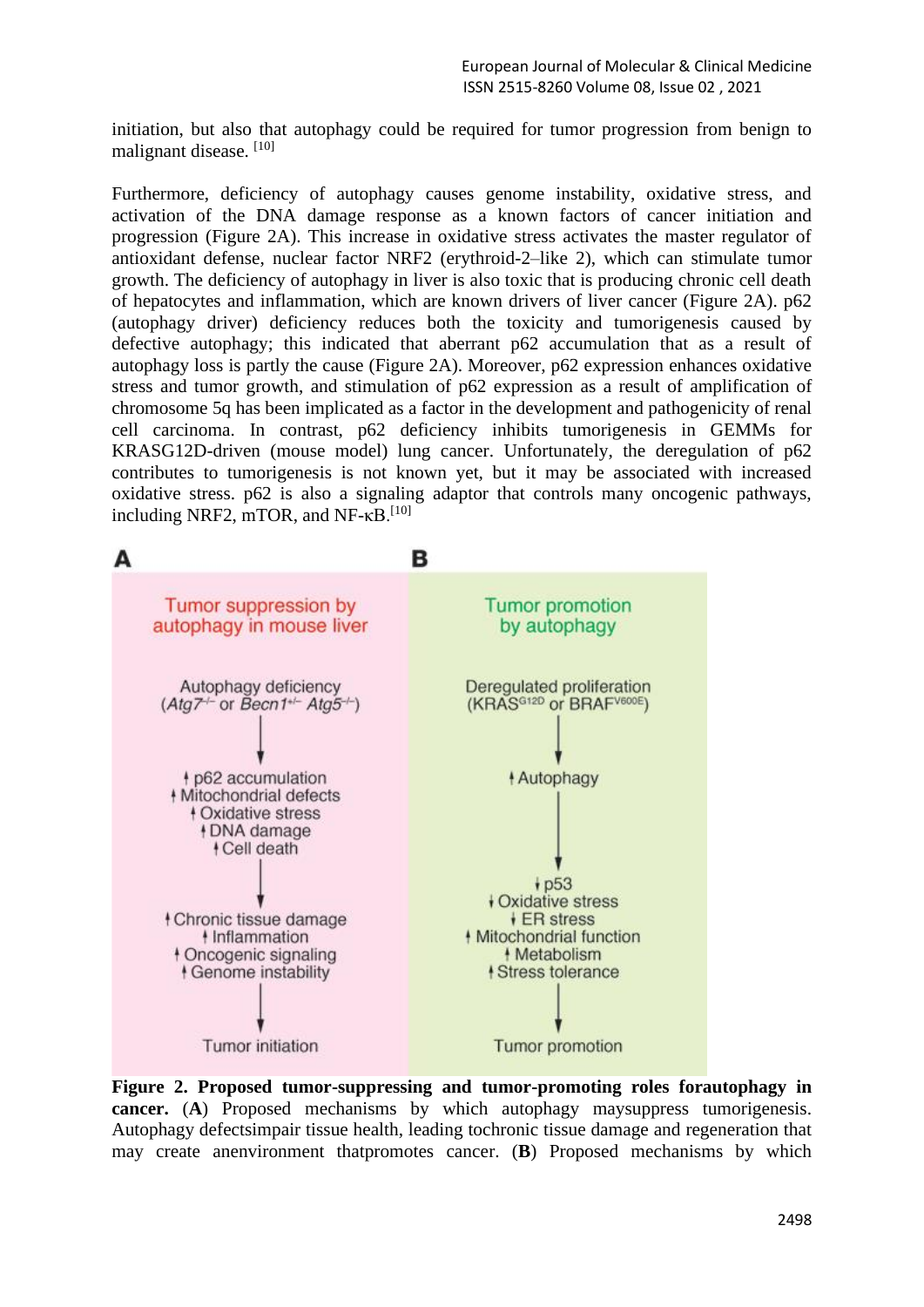autophagy promotescancer by limiting stress responses and supporting metabolism and survival.<sup>[10]</sup>

#### **4.2 Autophagy as a tumor promoter**

Cancer cells mainly depend on autophagy than normal cells and tissues. Likely due to the increased metabolic and biosynthetic demands imposed by deregulated proliferation and inherent microenvironment deficiencies (Figure 2B). For example, normal autophagy is upregulated in hypoxic tumor regions, which is essential for tumor cell survival. Autophagy is upregulated in RAS-transformed cancer cells and enhances their growth, invasion, metastasis survival, and tumorigenesis. The defect in mitochondrial metabolism, which leads to an increase in the susceptibility to stress resulting from autophagy loss in RAS-driven cancers, is implicated as the underlying mechanism. These results lead to the concept that RAS-driven cancers can be "autophagy addicted." ATG17/ FIP200 deficiency suppress the development of mammary cancers in mice promoting by polyoma middle T antigen and suggesting that the role of autophagy in driving tumorigenesis and the concept of autophagy addiction in cancer can be more widely used. The genetic context that produces autophagy dependency in cancer cells is still not well understood and requires more investigation. Conversely, autochthonous GEMMs mice model for spontaneous cancers driven by the stimulation of cellular oncogenes and the loss of tumor inhibitor genes in an immunecompetent host provide a more physiologic pattern address the role of autophagy in cancer cells. Given the tissue-specific, homeostatic role of autophagy, such as those with normal immune system and where tumors develop within the relevant microenvironment, is absolutely critical. [10]

Recent data show that human cancer cell lines bearing mutations in H-ras or K-ras involve a high basal level of autophagy even in the presence of nutrients. In these cells, inhibition of important autophagy protein components is shown to suppress cell growth, indicating that autophagy maintains tumor cell survival and suggests that blocking autophagy in tumors addicted to autophagy, such as Ras-driven cancers, may be an effective treatment strategy.<sup>[11]</sup>

## **5. Autophagy Modulation for Cancer Therapy:**

#### **5.1 Autophagy inducers**

Several conventional cytotoxic therapy and irradiation have been used to induce autophagy. Other anticancer drugs that can stimulate autophagy including can be the anti– epidermal growth factor receptor (EGFR) cetuximab, BCRABL tyrosine kinase inhibitor imatinib, proteasome inhibitors, TNF-related apoptosis-inducing ligand (Table 1). The implications of enhancing autophagy in tumor cells are poorly understood and may be based on many factors, including the extent of induction, cellular context, and duration. mTOR is a central modulator of cell growth that is involving in both autophagy and protein translation. Rapamycin is a naturally allosteric mTOR inhibitor, and its analog compounds temsirolimus (CCI-779), deforolimus (AP-23573), everolimus (RAD-001) target mTORC1 selectively to induce autophagy to be effective in renal cell and neuroendocrine carcinomas and lymphoma only. Rapamycin and its analogs do not suppress mTORC2 and cannot abrogate the S6KIRS1– mediated negative feedback loop that may lead in rebound AKT activation. These limitations lead to produce ATP-competitive inhibitors for both mTORC1 and mTORC2 (e.g., Torin1, PP242, AZD8055, and WYE132) also the dual PI3K-mTOR inhibitor (NVP-BEZ235). In preclinical trials, dual inhibitors of mTORC1 and mTORC2 expressed an antitumor action and were shown to be more potent inducers of autophagy comparison to  $mTORC1$  inhibitors alone.<sup>[11]</sup>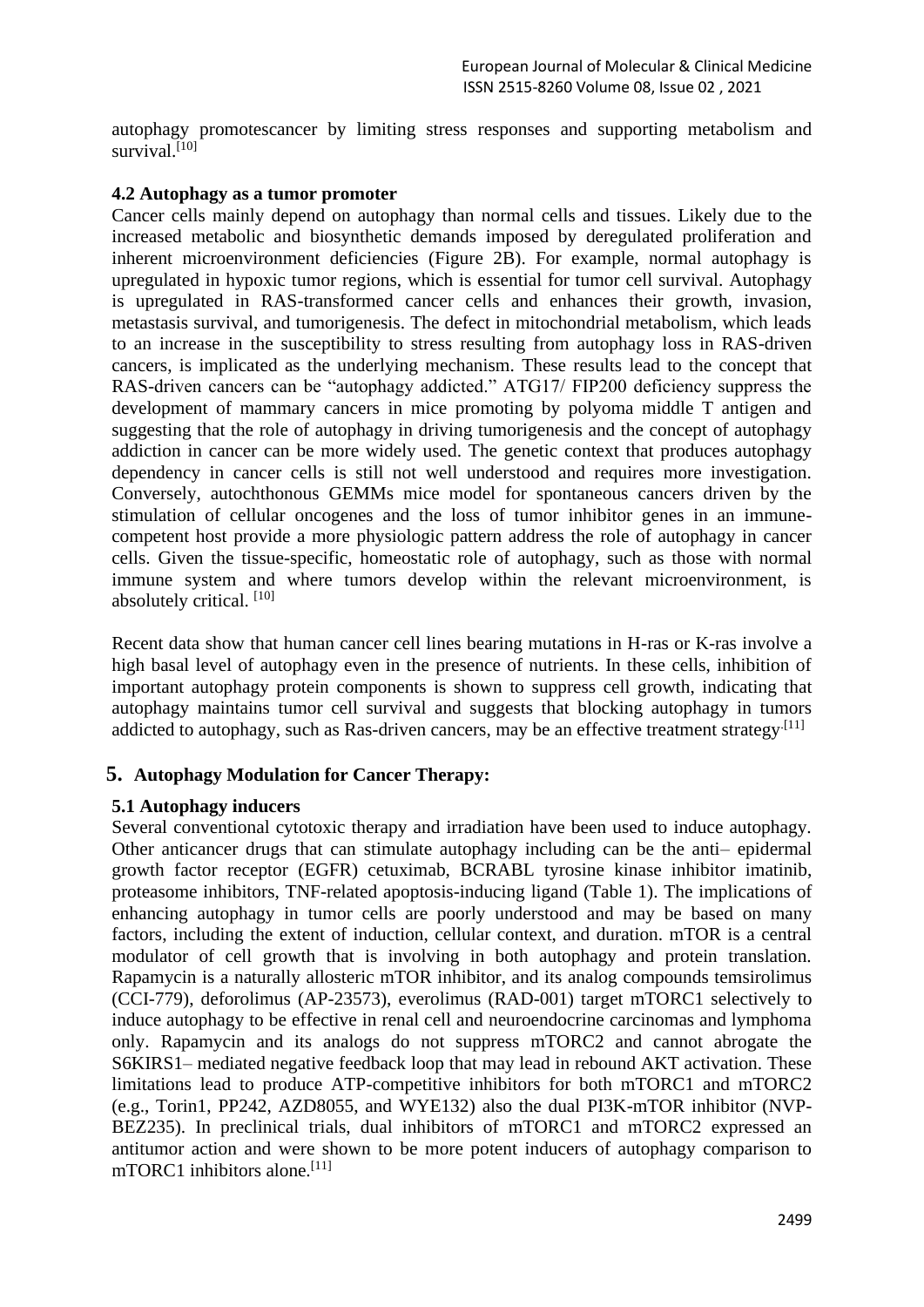| <b>Mechanism and use</b>                                                                                                                               |  |  |
|--------------------------------------------------------------------------------------------------------------------------------------------------------|--|--|
| Inhibits mTORC1                                                                                                                                        |  |  |
| Inhibits mTORC1; approved for the treatment of advanced renal cell carcinoma                                                                           |  |  |
| Inhibits mTORC1; approved for cancer treatment and as an immunosuppressant for organ transplant recipients                                             |  |  |
| Inhibits mTORC1                                                                                                                                        |  |  |
| ATP-competitive inhibitor of mTORC1/2                                                                                                                  |  |  |
| Selective ATP-competitive inhibitor of mTORC1/2                                                                                                        |  |  |
| Activates AMPK; used to treat type 2 diabetes                                                                                                          |  |  |
| Inhibits class I PIBK                                                                                                                                  |  |  |
| Inhibits class I PI3K and mTORC1/2                                                                                                                     |  |  |
| Inhibits class I PI3K                                                                                                                                  |  |  |
| <b>Inhibits AKT</b>                                                                                                                                    |  |  |
| Reduces intracellular $Ca2+/cal$ paint 1 activity and induces autophagy<br>by preventing calpain 1-mediated cleavage of ATG5; used as an antipsychotic |  |  |
| Mechanism unknown; used as an antipsychotic                                                                                                            |  |  |
| Mechanism unknown; used as an antipsychotic                                                                                                            |  |  |
| $Ca2+$ channel blocker; used to treat high blood pressure and angina                                                                                   |  |  |
| Inhibits IMPase, promotes autophagy by increasing the levels of beclin 1/VPS34 complexes                                                               |  |  |
| <b>Inhibits IMPase</b>                                                                                                                                 |  |  |
| Reduces intracellular inositol levels; used as an anticonvulsant and mood stabilizer                                                                   |  |  |
| <b>Competitive inhibitor of IP3Rs</b>                                                                                                                  |  |  |
|                                                                                                                                                        |  |  |

**Table 1.** Compounds that induce autophagy $[12]$ 

On the other hand, the PI3K-mTOR inhibitor (NVP-BEZ235), which is in the clinical study, synergized with the use of chloroquine (CQ) to stimulate apoptosis in glioma xenografts. Another example, antidiabetic biguanide drug metformin, has been demonstrated to inhibit mTOR signaling by its upstream mediator, AMPK, and induce a cytostatic effect in certain cancer cell types. Although metformin is shown to induce autophagy in colon cancer cells, it inhibited 2- deoxyglucose–induced autophagy by reduce Beclin 1 gene expression and switch cells from survival to death in prostate cancer cells. However, this data is inconsistent with the metformin's ability to activate AMPK, which stimulates the autophagy process. Other autophagy stimulators including the selective serotonin reuptake inhibitor fluoxetine, the antiepileptic drug valproic acid, and the norepinephrine reuptake inhibitor maprotiline. In studies using cell-based screening assays, the antihypertensive drugs verapamil, clonidine, and minoxidil are shown to induce autophagy by an mTOR-independent pathway involving calpain.<sup>[11]</sup>

#### **5.2 Autophagy inhibitors**

Numerous studies have discussed that genetic knockdown of Atgs or pharmacological suppression of autophagy can effectively promote tumor cell death induced by several anticancer drugs in preclinical models, which improved response to alkylating agents in tumor cells (Table 2). In apoptosis- defective colon cancer and leukemia, suppression of autophagy is shown to re-sensitize the resistant cells to TRAIL-mediated apoptosis. Pharmacological inhibitors of autophagy can be classified as either early- or late-stage inhibitors of the pathway. Early-stage inhibitors include 3-methyadenine, LY294002, and wortmannin that target the class III PI3K (Vps34) and interfere with its recruitment to the membranes. Late-stage inhibitors include the antimalarial drugs CQ, hydroxychloroquine (HCQ), monensin, and bafilomycin A1. CQ/HCQ are lysosomotropic drugs that prevent lysosomes' acidification, whose digestive hydrolases depend on low pH, while bafilomycin A1 is a specific inhibitor of vacuolar-ATPase. Lysosomes and autophagosomes move along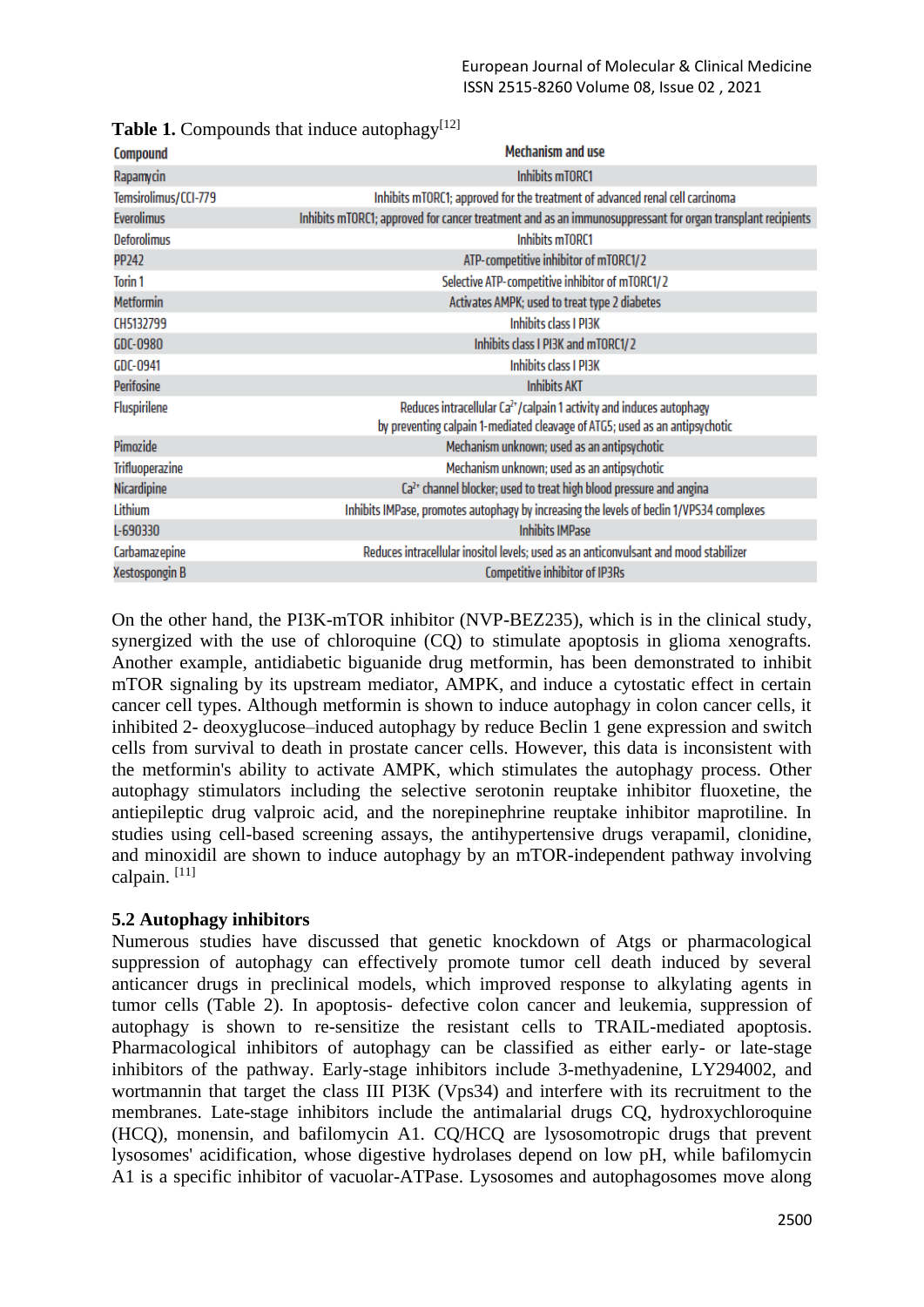microtubules, and many agents like (taxanes, vinca alkaloids, nocodazole, colchicine) inhibiting the fusion step of autophagosomes to lysosomes.  $[11]$ 

| <b>Compound</b>       | <b>Mechanism and use</b>                                                                                                                             |  |  |
|-----------------------|------------------------------------------------------------------------------------------------------------------------------------------------------|--|--|
| 3-MA                  | Inhibits class III PI3K                                                                                                                              |  |  |
| Wortmannin/LY294002   | Inhibits class III PI3K                                                                                                                              |  |  |
| PT21                  | <b>Inhibits VPS34 kinase</b>                                                                                                                         |  |  |
| Spautin-1             | Inhibits USP10/13 to promote the degradation of VPS34 complexes                                                                                      |  |  |
| Thapsigargin          | A non-competitive inhibitor of SERCA that blocks the fusion of autophagosomes with lysosomes                                                         |  |  |
| Paclitaxel            | Microtubule stabilizer that inhibits autophagy by inducing inhibitory phosphorylation of VPS34 at T159 and blocking<br>autophagosome-lysosome fusion |  |  |
| SAHA                  | Inhibits HDACs and blocks the fusion of autophagosomes and lysosomes                                                                                 |  |  |
| CO                    | Neutralizes the acidic pH of intracellular vesicles and inhibits autophagy by blocking lysosomal degradation;<br>used to treat and prevent malaria   |  |  |
| HCQ                   | A CQ derivative that blocks lysosomal degradation                                                                                                    |  |  |
| Lys05                 | A CQ derivative with improved lysosomal accumulation                                                                                                 |  |  |
| <b>Monensin</b>       | Interferes with autophagosome-lysosome fusion; used as an antibiotic                                                                                 |  |  |
| Lucanthone            | Interferes with lysosomal degradation; used as a chemotherapeutic agent and DNA intercalator                                                         |  |  |
| <b>Matrine</b>        | Blocks autophagic degradation by elevating intraluminal pH of lysosomes                                                                              |  |  |
| Xanthohumol           | Prenylated chalconoid that inhibits p97 and blocks autophagosome maturation                                                                          |  |  |
| DBeQ                  | Reversible ATP-competitive inhibitor of p97 that inhibits autophagosome maturation                                                                   |  |  |
| Azithromycin          | Inhibits the activity of v-ATPases and blocks autophagosome-lysosome fusion; used as an antibiotic                                                   |  |  |
| E64d/Pepstatin A      | Inhibitors of cysteine and aspartic proteases that inhibit autophagy by blocking lysosomal degradation                                               |  |  |
| <b>Bafilomycin A1</b> | Inhibitor of v-ATPase that blocks the lysosomal proton transport, leading to the inhibition of lysosomal hydrolases                                  |  |  |
| Concanamycin A        | Inhibitor of v-ATPase that blocks the lysosomal proton transport and leads to the inhibition of lysosomal hydrolases                                 |  |  |

**Table 2.** Compounds that inhibit autophagy $[12]$ 

The ability of autophagy inhibition to promote tumor regression and chemosensitivity has been confirmed in animal model studies. For instance, a Myc-induced murine lymphoma model block of autophagy by chloroquine (CQ) supported the cyclophosphamide-induced tumor cell death to an expand similar to that resulting from shRNA knockdown of Atg5 and delayed the time-to-tumor recurrence after healing. Another example, a colon cancer xenograft model; the addition of CQ to vorinostat is shown to regress tumor burden significantly and to improve apoptosis. Similarly, chloroquine combination with the Src inhibitor saracatinib enhanced the therapeutic effect of saracatinib in a prostate cancer xenograft mouse model. Also, Saracatinib decreased tumor growth by 26% as compared to control, while CQ plus saracatinib further reduced tumor growth by 64%. Interestingly, a combination also resulted in at least a 2-fold elevation in the number of apoptotic tumor cells in the group administered with saracatinib plus CQ, indicate that suppression of autophagy drives cells into apoptosis. These findings refer to autophagy inhibition to improve chemotherapeutic drugs' antitumor efficacy that follows different cellular mechanisms. Only CQ and HCQ have been estimated in humans because they are commonly prescribed in autoimmune disorders and as antimalarial drugs. Based on preclinical data, many phase I/II trials are being conducted to evaluate the combination of HCQ with cytotoxic drugs in a variety of tumor types (Table 3).  $[11]$ 

Table 3. Preclinical and continuing clinical studies using the autophagy inhibitors chloroquine (CQ) and hydroxychloroquine (HCQ) in cancer treatment. [11]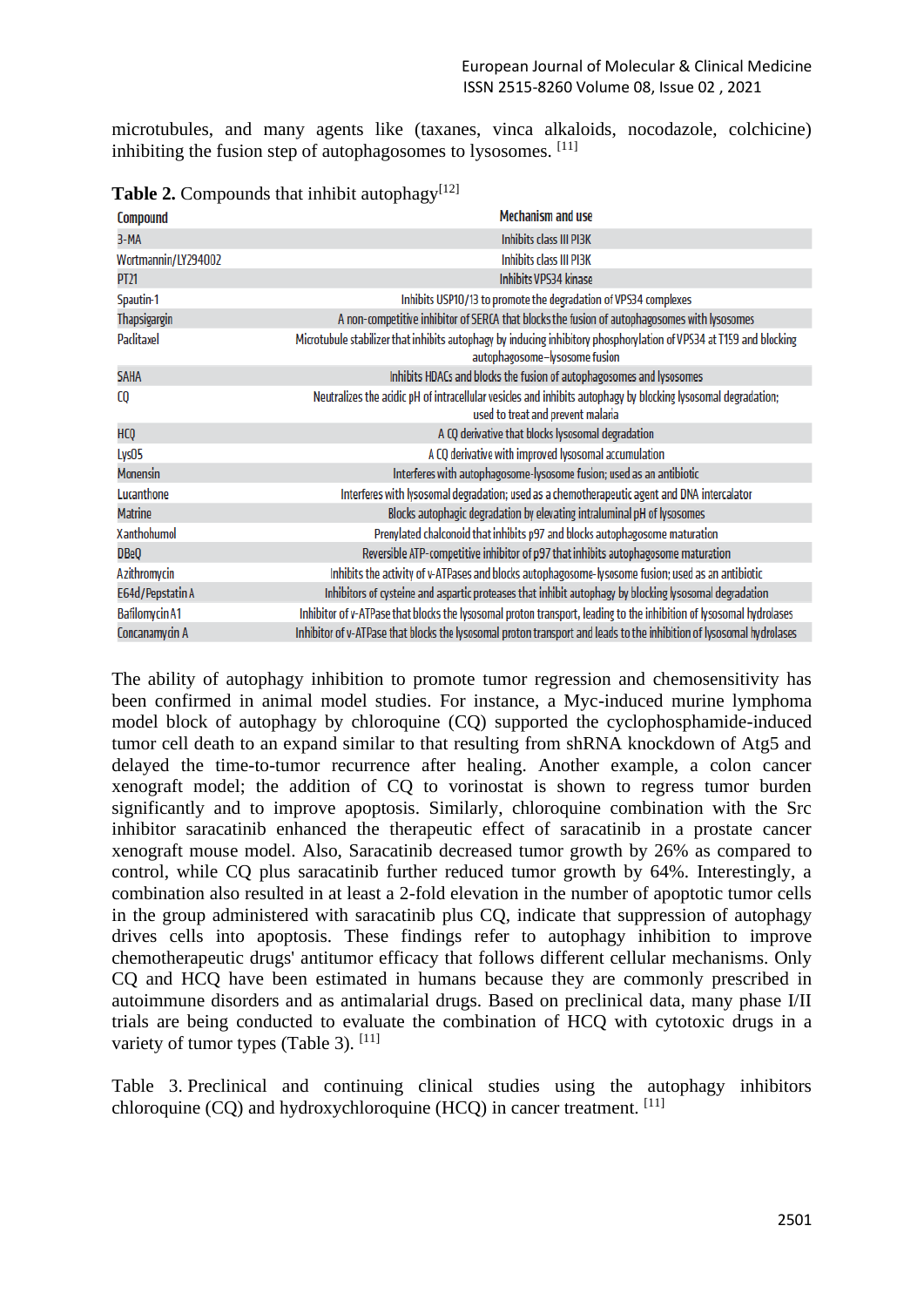#### European Journal of Molecular & Clinical Medicine ISSN 2515-8260 Volume 08, Issue 02 , 2021

| <b>Tumor type</b>              | <b>Development status</b> | <b>Therapeutic combination</b>                          |
|--------------------------------|---------------------------|---------------------------------------------------------|
| Colorectal cancer              | In vitro, in vivo         | $CQ +$ bortezomib (63)<br>$CQ + \text{vorinostat}$ (56) |
|                                | Phase II                  | $HCO + XELOX + bevacizumab$                             |
| Gastrointestinal stromal tumor | In vitro, in vivo         | $CQ$ + imatinib (75)                                    |
| Prostate cancer                | In vitro, in vivo         | $CQ + Src$ kinase inhibitors (57)                       |
| Vulvar cancer                  | In vitro                  | $CQ + c$ etuximab (34)                                  |
| Chronic myelogenous leukemia   | In vitro                  | $CQ + \text{vorinostat} (73)$                           |
|                                | Phase II                  | $HCO + imatinib$                                        |
| Lymphoma                       | In vivo                   | $CQ + cyclophosphamide (27)$                            |
| Pancreatic cancer              | Phase II                  | HCQ only                                                |
|                                | Phase I/II                | $HCO +$ gemcitabine                                     |
| Prostate cancer                | Phase II                  | $HCO + docetaxel$                                       |
| Lung cancer                    | Phase II                  | $HCO + erlotinib$                                       |
| Glioblastoma multiforme        | Phase I/II                | $HCO + temozolomide + radiation$                        |
| Multiple myeloma               | Phase I/II                | $HCO + bortezomib$                                      |
| Renal cell carcinoma           | Phase I                   | HCQ only                                                |
| <b>Breast cancer</b>           | Phase II                  | HCQ only                                                |
| Chronic lymphocytic leukemia   | Phase II                  | HCQ only                                                |
| Advanced solid tumor           | Phase I                   | $HCO +$ sirolimus or vorinostat                         |
|                                | Phase I                   | $HCO +$ temsirolimus                                    |
|                                | Phase I                   | $HCO + sunitinib$                                       |
|                                | Phase I                   | $HCO + temozolomide$                                    |

## **6. Concluding perspectives and future directions:**

Autophagy acts as a dual role as a mechanism of tumor inhibitor by adapting oxidative stress in tumor cells that maintain their survival in response to a hypoxic microenvironment, increasing metabolic demands, or cancer therapy. Moreover, surviving tumor cells by the autophagy process can enhance the development of established tumors. Several preclinical findings indicate that stress-induced autophagy in tumor cells has a cytoprotective effect; therefore, inhibition of autophagy can promote cell death by different anticancer therapies. According to these mechanisms and study findings, suppression of autophagy may pave the way for a novel therapeutic. Although many drugs can inhibit autophagy, numerous of these drugs lack antitumor activity and specificity. For example, chloroquine is one of the most tested drugs in preclinical models, and other ongoing phases I and II clinical trials are evaluating hydroxychloroquine alone or in combination with cytotoxic chemotherapy, mostly in solid tumors. [3]

On the other hand, in most cells, autophagy normally occurs to confer stress resistance and maintain cellular survival under various conditions as an important cytoprotective response. Mutations in the autophagic machinery components are associated with a number of human disorders, and malfunction of autophagy is implicated in many pathophysiologies such as cardiomyopathies, Crohn's disease, infectious diseases, and neurodegenerative disorders, including Parkinson's diseases, Alzheimer's, and Huntington's. However, induction of autophagy has been discussed to play an essential role in enhancing cancer cell growth in vivo and promoting the chemotherapies resistance and metabolic changes to maintain tumor cell survival under stress and enhance metastasis. [12, 13]

## $\sum_{\mathbf{SEP}}$

To conclude, it is challenging to decide whether autophagy can generally be druggable for cancer uses without considering all the mentioned factors above. Also, it is more logical, according to preclinical studies, to focus on the inhibition effect of autophagy to cure established tumors than to induce autophagy that promotes cancer survival. However, induction of autophagy can enhance normal hemostasis and may prevent the initiation of